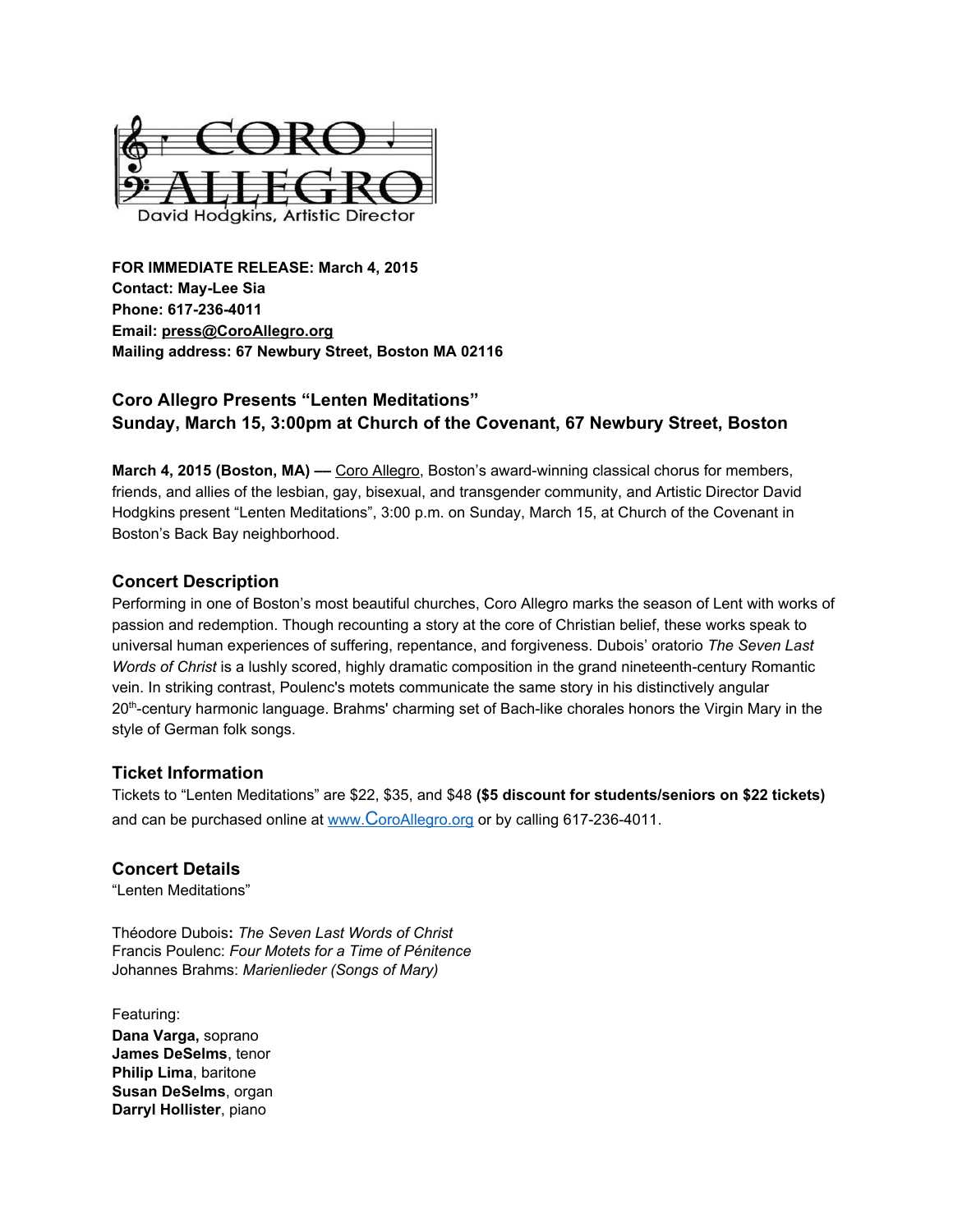## **Artist Biographies**

#### **David Hodgkins, Artistic Director**

Artistic Director David Hodgkins has delighted audiences in the greater Boston area for over 20 years with "creative programs, sung with enthusiasm and tonal beauty" (Ed Tapper, Bay Windows). Mr. Hodgkins is the Artistic Director of Coro Allegro in Boston, which Boston Globe critic Michael Manning deemed "one of Boston's most accomplished choruses," Artistic Director of The New England Classical Singers in Andover, Director of Music at The Commonwealth School in Boston, advanced conducting instructor at the Kodály Music Institute, and serves on the advisory boards of The Boston City Singers and the UMass/Amherst Music Department.

Mr. Hodgkins has performed with Coro Allegro at the ACDA and GALA music festivals, served as guest conductor with Chorus Pro Musica, Masterworks Chorale, and Emmanuel Music, and has made numerous festival appearances as guest conductor and clinician. His ensembles have collaborated with the Boston Celebrity Series, Boston Cecilia, Handel and Haydn Society, Pro Arte Chamber Orchestra, The New England String Ensemble, and the Boston Landmarks Orchestra. Mr. Hodgkins has conducted numerous world and Boston premiere performances of works ranging from Marianne Martinez to Arvo Pärt.

Mr. Hodgkins with Coro Allegro received the 2012 Chorus America Alice Parker/ASCAP Award for their collaborative premiere performance of Kareem Roustom's oratorio *Son of Man*, with The United Parish Church of Brookline and Music Director Susan DeSelms, a work commissioned by United Parish. That same year, Mr. Hodgkins with Coro Allegro released the critically acclaimed CDs *Awakenings* and *In Paradisum* on the Navona label, which feature contemporary composers Robert Stern, Ronald Perera, and Patricia Van Ness and soloists Sanford Sylvan and Ruth Cunningham. Gramophone magazine noted of *Awakenings* that "Coro Allegro, led by David Hodgkins, performs each score with fine balance and interplay."

Mr. Hodgkins has been featured in Choral Director Magazine, The Voice of Chorus America, UMass Amherst Magazine, and Haverhill Life. He has served as producer for three award-winning CDs by La Donna Musicale, Laury Gutiérrez, Artistic Director, *In the Style of…* for Terry Everson, trumpet, and Shiela Kibbe, piano on Albany Records, and a CD of trumpet concerti for the Boston University Wind Ensemble and Terry Everson, directed by David Martins.

David Hodgkins received his Bachelor of Music in voice, piano, and harpsichord from UMass/Amherst, a Masters in Choral Conducting from Temple University, and fellowships in choral and orchestral conducting at the Aspen and Sandpoint music festivals. His mentors include Wayne Abercrombie, Fiora Contino, Alan Harler, James Roth, Gunther Schuller, and Paul Vermel. Mr. Hodgkins has served on the faculties of the New England Conservatory, UMass/Amherst, Temple University, and Clark University.

#### **Dana Varga, soprano**

Praised for her "stunning voice", soprano Dana Lynne Varga (formerly Dana Schnitzer) continues to amass accolades for her numerous operatic roles that include Fiordiligi in *Cosi fan tutte*, Anna Maurrant in *Street Scene*, and Rosalinda in *Die Fledermaus*, Ms. Varga has sung with Boston Lyric Opera, Opera Boston, and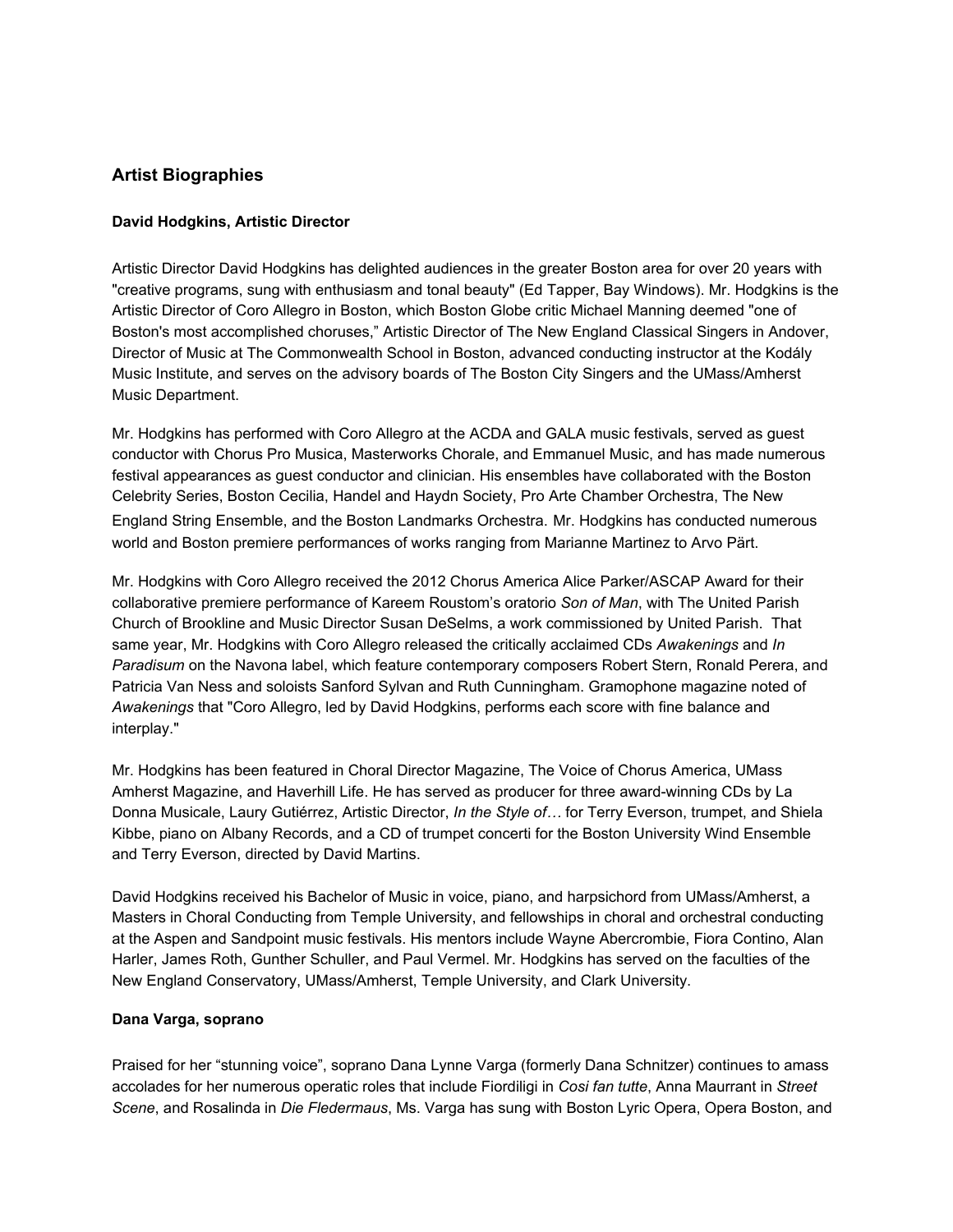Boston Baroque, amongst others. Active on the concert stage, highlights of Ms. Varga's concert and oratorio performances include the Beethoven *Mass in C* in Tanglewood's Ozawa Hall, the Dvořák *Te Deum* in NEC's Jordan Hall, and Handel's *Messiah* with the Rhode Island Civic Chorale and Orchestra. Ms. Varga was awarded the 2012 St. Botolph Emerging Artist Grant for excellence in music. She was a finalist in the lieder division of the 2009 Liederkranz Competition. Highilights of Ms. Varga's upcoming engagements include the Bach *B Minor Mass* with the Rhode Island Civic Chorale and Orchestra, excerpts from Beethoven's *Fidelio* with Grand Harmonie, the role of Liu in Puccini's *Turandot* with PANopera, and the Fauré *Requiem* with the Springfield Symphony. Ms. Varga holds the Doctor of Musical Arts degree from Boston University, the Master of Music degree from the New England Conservatory, and the Bachelor of Music degree from UMass Amherst.

### **James DeSelms, tenor**

James DeSelms has performed with many ensembles in the Boston area, including the Handel + Haydn Society, Boston Early Music Festival, Coro Allegro, and the Cantata Singers. In addition to his chorus work, Jim's solo work includes Handel's *Israel in Egypt*, Mendelssohn's *Elijah*, Pinkham's *Fanfares* and several Bach cantatas. Jim studied voice at Indiana University with Dale Moore and is currently a member of the United Parish Chancel Choir.

### **Philip Lima, baritone**

Philip Lima's performances regularly are marked by critical praise: "His singing was glorious" (The Boston Globe) – "vibrant baritone and a commanding presence" (Cleveland Plain Dealer) – "keen musicianship along with total dramatic intention" (Opera News ONLINE). He has sung a wide array of leading operatic roles, including world premieres, for the international Kurt Weill Festival in Dessau, Germany; Lyric Opera Cleveland; Opera Theater of Pittsburgh; Opera Columbus; El Paso Opera; Boston Academy of Music and Opera Boston; Handel + Haydn Society; Granite State Opera; Cape Cod Opera; and Boston's Prism Opera and Opera-by-the-Bay. In concert, Mr. Lima has appeared as soloist with the Daejeon (Korea) Philharmonic Orchestra, the National Philharmonic of Ukraine, Boston Ballet, Boston Landmarks Orchestra, and more than fifty orchestras and concert series across the United States. Mr. Lima's performance of Schubert's *Winterreise* with pianist Beverly Orlove was described by The Boston Phoenix as one of Boston's "Unforgettable Classical Events of 2005." Mr. Lima is a native of New Bedford, MA, and an alumnus of Yale University. He studied at the Tanglewood Music Center and with Richard Conrad. More information about Mr. Lima is available at www.philiplima.com.

## **Susan DeSelms, Organist**

Susan Rogers DeSelms received her Bachelor of Music degree in organ performance at Birmingham-Southern College, her Master of Music in choral conducting and organ performance at Indiana University, and continued her graduate studies in choral conducting at Boston University. Susan has served as music director/organist and concertized at churches in Tennessee, South Carolina, Alabama, Indiana, and Massachusetts. She has performed as organist with Coro Allegro and several other Boston-area choruses. Susan is Music Director and Organist of the United Parish in Brookline.

### **Darryl Hollister**